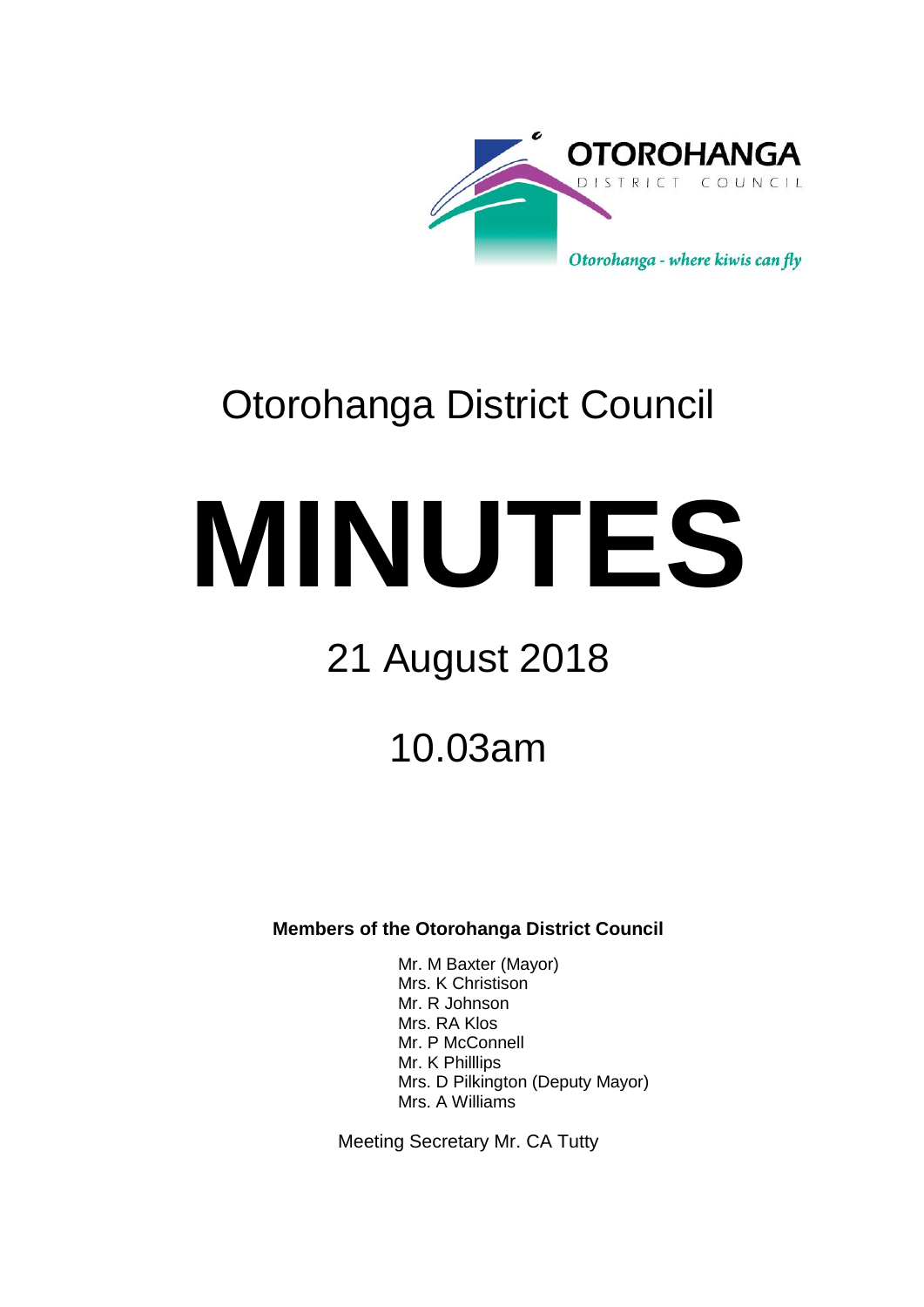## **OTOROHANGA DISTRICT COUNCIL**

21 AUGUST 2018

Minutes of the Meeting of the Otorohanga District Council held in the Council Chambers, 17 Maniapoto Street, Otorohanga on Tuesday 21 August 2018 commencing at 10.03am.

# **MINUTES**

## **ORDER OF BUSINESS:**

**ITEM PRECIS PAGE**

| <b>PRESENT</b>                                                                |                                                                                           | 1              |
|-------------------------------------------------------------------------------|-------------------------------------------------------------------------------------------|----------------|
| IN ATTENDANCE                                                                 |                                                                                           | 1              |
| <b>OPENING PRAYER</b>                                                         |                                                                                           | 1              |
| PUBLIC FORUM (UP TO 30 MINUTES)                                               |                                                                                           | 1              |
| CONFIRMATION OF MINUTES & MATTERS ARISING                                     |                                                                                           | 1              |
|                                                                               |                                                                                           |                |
| CONFIRMATION OF MINUTES - OTOROHANGA DISTRICT COUNCIL - 24 JULY 2018          |                                                                                           | $\mathbf{1}$   |
| RECEIVE & CONFIRMATION OF MINUTES – OTOROHANGA COMMUNITY BOARD – 14 JUNE 2018 |                                                                                           | 1              |
| CONFIRMATION OF MINUTES - OTOROHANGA COMMUNITY BOARD - 12 JULY 2018           |                                                                                           | 1              |
| CONFIRMATION OF MINUTES - KAWHIA COMMUNITY BOARD - 8 JUNE 2018                |                                                                                           | $\mathfrak{p}$ |
| DECLARATION OF CONFLICTS OF INTEREST                                          |                                                                                           | 2              |
|                                                                               |                                                                                           |                |
| <b>REPORTS</b>                                                                |                                                                                           |                |
| <b>ITEM 280</b>                                                               | MAORI ROADWAY OFF OTEWA ROAD                                                              | $\mathcal{P}$  |
| <b>ITEM 283</b>                                                               | ROUTINE ENGINEERING REPORT - MAY TO JULY 2018                                             | $\mathcal{P}$  |
| <b>ITEM 281</b>                                                               | ENVIRONMENTAL HEALTH OFFICER/LIQUOR LICENCING INSPECTOR'S<br>REPORT FOR APRIL - JUNE 2018 | 3              |
| <b>ITEM 282</b>                                                               | CIVIL DEFENCE AND EMERGENCY MANAGEMENT REPORT FOR APRIL - JUNE<br>2018                    | 4              |
| LATE ITEM                                                                     | <b>DISTRICT LIBRARIANS REPORT</b>                                                         | 4              |
| LATE ITEM                                                                     | APPOINTMENTS TO OTOROHANGA DISTRICT AND COMMUNITY CHARITABLE<br><b>TRUST</b>              | 5              |
| <b>ITEM 284</b>                                                               | MATTERS REFERRED - 24 JULY 2018                                                           | 5              |
| <b>GENERAL</b>                                                                |                                                                                           | 5              |
| <b>ITEM 285</b>                                                               | MOTION TO EXCLUDE THE PUBLIC                                                              | 9              |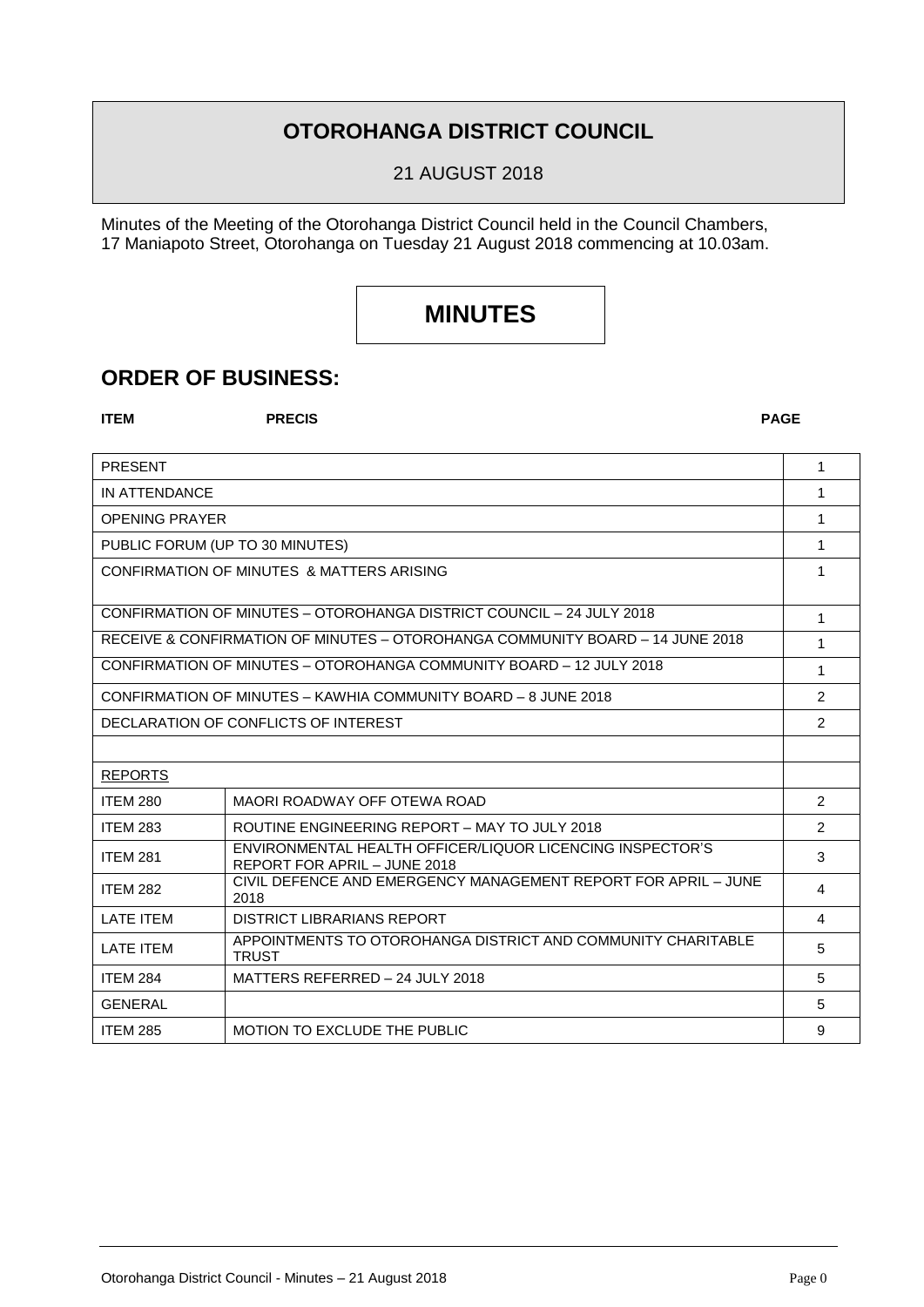#### **PRESENT**

Mr. MM Baxter (Mayor), Mrs. DM Pilkington (Deputy Mayor), Councillors RA. Klos, RM. Johnson, P. McConnell, AJ. Williams, K Phillips, K Christison.

#### **IN ATTENDANCE**

Messrs DC Clibbery (Chief Executive), A Loe (Environmental Services Manager) (Attended 10.22am), G Bunn (Corporate Services Manager), R Brady (Engineering Manager), Ms. T Ambury (Land Management Officer) and Mr. CA Tutty (Governance Supervisor)

#### **APOLOGIES**

No apologies were received.

His Worship declared the meeting open and welcomed those present.

#### **OPENING PRAYER**

His Worship read the Opening Prayer

#### **PUBLIC FORUM**

No members of the public were present to address Council at the Public Forum section of this meeting.

#### **ITEMS TO BE CONSIDERED IN GENERAL BUSINESS**

**Resolved** that the District Librarian's Report, Chief Executive's report on appointments to the Otorohanga District and Community Charitable Trust and the Land Management Officer's report on the leasing of land for Community Medical Hub be considered in General Business which may require resolutions.

#### **His Worship / Councillor Pilkington**

#### **CONFIRMATION OF MINUTES – OTOROHANGA DISTRICT COUNCIL – 24 JULY 2018**

**Resolved** that the Minutes of the meeting of the Otorohanga District Council held on 24 July 2018, as amended, be approved as a true and correct record of that meeting and the resolutions contained within be adopted.

### **His Worship / Councillor Phillips**

#### **MATTERS ARISING**

Councillor Pilkington queried the timeframe envisaged for the review of the current Traffic Bylaw.

The Chief Executive replied that this matter will be the next item he intends to work on. He said it will be necessary to ask both the Otorohanga and Kawhia Communities for their input.

Councillor Klos referred to the Animal Control Officers report on Page 9, in particular the second sentence and requested that this be amended to singular – tag and dog.

Councillor Johnson referred to Page 11, the item on the Beattie Home facility and requested in the last sentence that the word "run" be amended to read "funded".

In reply to Councillor Klos regarding the Service Agreement with the Sub Regional Waikato Economic Action Plan Group, His Worship undertook to follow up on their list of KPI's and the proposed delivery of these.

#### **RECEIVE & CONFIRMATION OF MINUTES – OTOROHANGA COMMUNITY BOARD – 14 JUNE 2018**

**Resolved** that the Minutes of the meeting of the Otorohanga Community Board held on 14 June 2018, as circulated, be confirmed and the recommendations contained within be adopted.

#### **Councillor McConnell / Councillor Christison**

#### **CONFIRMATION OF MINUTES – OTOROHANGA COMMUNITY BOARD – 12 JULY 2018**

**Resolved** that the Minutes of the meeting of the Otorohanga Community Board held on 12 July 2018, as circulated, be confirmed and the recommendations contained within be adopted.

#### **Councillor McConnell / Councillor Christison**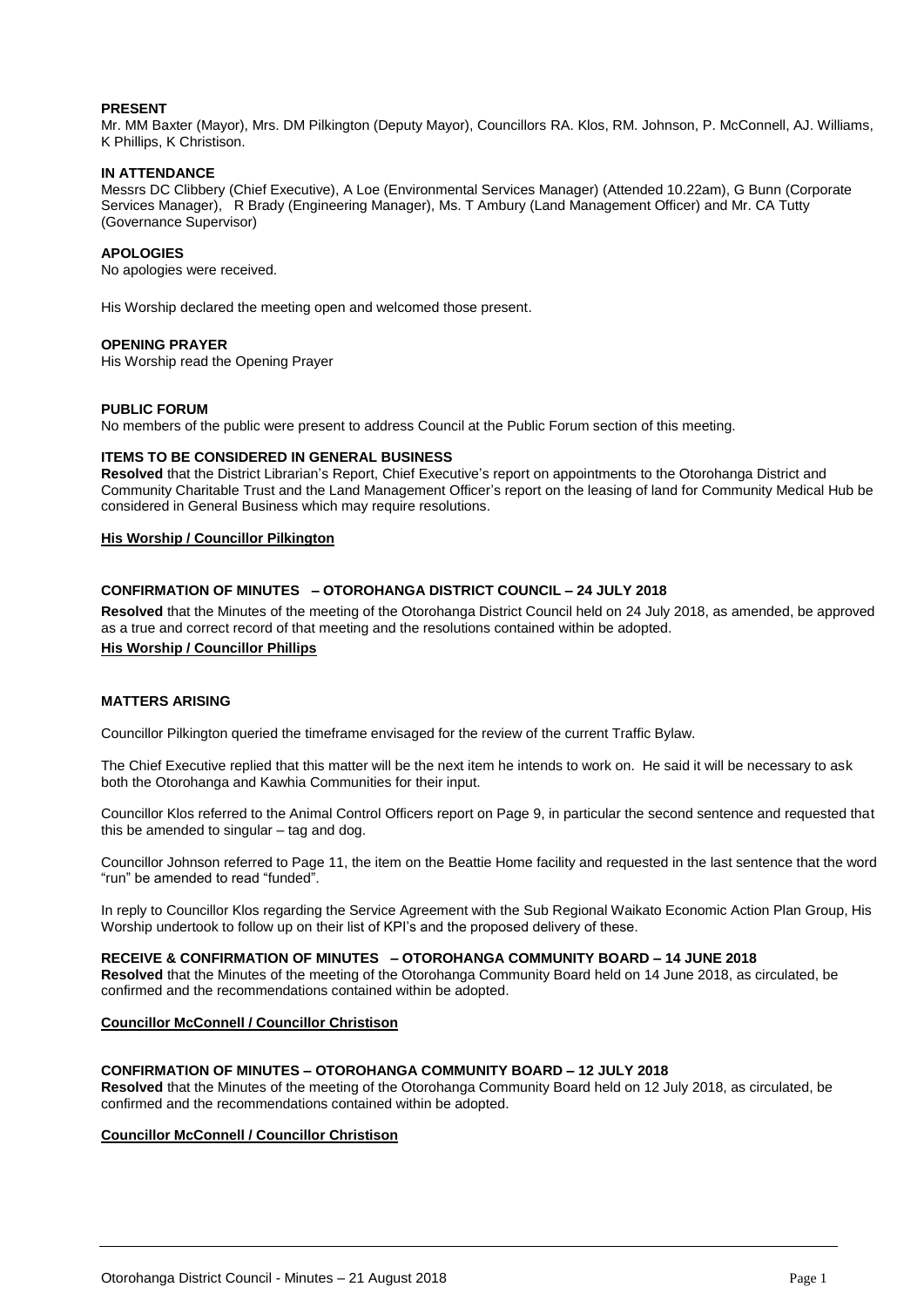#### **CONFIRMATION OF MINUTES – KAWHIA COMMUNITY BOARD – 8 JUNE 2018**

**Resolved** that the Minutes of the meeting of the Kawhia Community Board held on 8 June 2018, as circulated, be confirmed and the recommendations contained within be adopted.

#### **Councillor Pilkington / Councillor Phillips**

#### **DECLARATION OF CONFLICTS OF INTEREST**

His Worship asked members if they were aware of any conflicts of interest that may exist regarding items to be discussed at today's meeting.

Councillor Johnson declared a conflict of interest in matters to be discussed relating to the Otorohanga Charitable Trust.

#### **ITEM 280** – **MAORI ROADWAY OFF OTEWA ROAD**

Council's Land Management Officer presented a report informing members that a commitment from Council to the maintenance of the Maori roadway off Otewa Road is proposed. She advised that it is proposed for Council to complete annual maintenance of the roadway acknowledging that Council and Council invitees are the main commercial users of the road, and therefore should be responsible for a larger portion of the road maintenance.

The Land Management Officer further reported that it is also proposed for Council to make available a stockpile of metal for the other land owners off the Maori roadway so they can manage minor maintenance of the road such as filling potholes in between Councils annual maintenance programme.

The Land Management Officer informed members that this is a private road on Maori land but interests in the road have changed due to changes in property ownership.

In reply to Councillor Phillips the Land Management Officer advised that the shared ownership of this road has changed and there are now Maori and non-Maori property owners.

Councillor Pilkington complimented the Land Management Officer on her very clear and easy to understand report.

His Worship said the result is a very commendable outcome for all.

#### **Resolved** that

- 1. Council commits to an annual road maintenance regime of the Maori roadway off Otewa Road to include annual grading and replenishment of road metal as required.
- 2. Council commits to leaving a stock pile of metal available to the other landowners to undergo minor maintenance such as potholes throughout the remainder of the year as required.

#### **Councillor Pilkington / Councillor Klos**

#### **ENVIRONMENTAL SERVICES MANAGER**

Councils Environmental Services Manager attended the meeting at 10.22am.

#### **ITEM 283** – **ROUTINE ENGINEERING REPORT – MAY TO JULY 2018**

The Engineering Manager asked members to take his report as read however, he did highlight parts of the report for members information.

Contract 1009 – LED Street Light Upgrade

The Engineering Manager informed members that staff are undertaking one or two night inspections this week to ascertain whether additional street lights are required.

Contract 1053 – Footpath Construction

His Worship asked whether an approach has been made to obtain shared services in an effort to engage a contractor to carry out this work.

The Engineering Manager replied that no approach has been made to the Waipa District Council on this matter.

Councillor McConnell reported that several people are not happy with the "SHE" programme and / or the requirements of Traffic Management Safety. He said many people are now questioning these requirements and that it makes it challenging for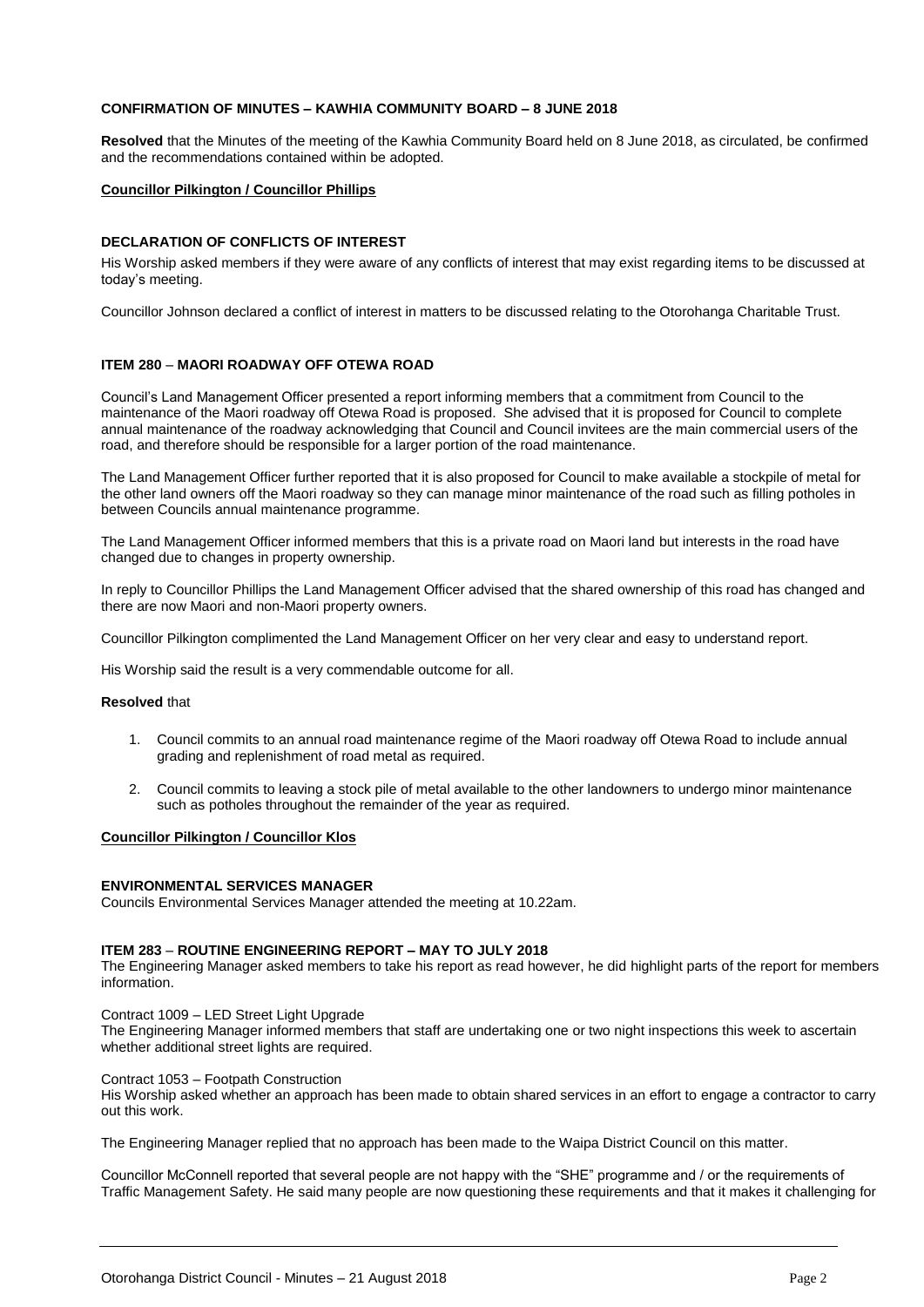a small company trying to obtain work.

#### Contract 1049 – Bridge Painting

The Engineering Manager reported that seven Tenders have been received with Inframax being the lowest priced conforming tenderer.

In reply to Councillor Pilkington regarding the sealing of Kawhia community streets the Engineering Manager replied that these have been added to Councils reseal programme and will be carried out during this financial year.

#### Contract 1070 – Road Maintenance

Councillor Pilkington thanked the Chief Executive for the invitation for members to attend the Road Maintenance Contract presentations. She said this was a great opportunity and congratulated the evaluating team on the outcome. She said it is a great result.

Councillor Pilkington on behalf of property owners out west extended their appreciation and thanks for the high standard of the roadside mowing being carried out.

Councillor McConnell referred to the street light upgrade in the Community and queried when a survey would be undertaken on the result of this as people have made contact regarding the lighting situation being very dark in some areas. He said matters have been raised on Facebook as well.

Councillor Klos reported that the contractor Higgins is working on Waipapa Road and is now cutting the surface of the road to make it rougher.

Councillor Klos referred to the street light upgrade and question if this is only town based. She said upgrade of lighting is also required in rural areas particularly at major intersections throughout the District. The Engineering Manager replied that it could be possible to include some rural street lighting under the Road Safety works.

The Chief Executive informed members that in the first instance it is necessary to make a decision on policy regarding such rural lights.

#### Arohena Rural Water Supply

The Chief Executive reported that there is no apparent appetite from central Government to come down heavily on the compliance of small rural water supply schemes. He said a letter has been prepared to go out to the Arohena Rural Water Supply scheme members recommending that the water standard requirement be placed on hold until central Government ascertains what it really wants.

His Worship said that Central Government will commence reviews on the municipal areas throughout the country first.

#### Otorohanga Community Parks and Reserves

The Engineering Manager reported that the parks and reserves have been operated well under the control of Council's Community Facilities Officer, Mark Lewis.

Councillor Pilkington reported on her attendance at a recent co-governance forum whereat the matter of replanting of Otorohanga's wastewater wetland was raised. She said concern was expressed over the long term outcome of this method. Councillor Pilkington asked whether Council is considering replacing the wetlands planting in the long term.

The Chief Executive said it has been suggested that the wetlands just be treated as a shallow pond and to add in additional chemical dosing when required. He said it may be necessary for Council to engage a consultant to further investigate this option.

His Worship thanked the Engineering Manager for his comprehensive report.

**Resolved** that the Engineering Managers Routine report for May to July 2018 be received.

#### **His Worship / Councillor Williams**

#### **ITEM 281 – ENVIRONMENTAL HEALTH OFFICER/LIQUOR LICENCING INSPECTOR'S REPORT FOR APRIL – JUNE 18**

Council's Environmental Services Manager referred members to the Environmental Health Officer's / Liquor Licencing Inspector's report for the period April to June 2018 and asked whether they had any questions on its content.

#### Special Licence Applications

Councillor Pilkington raised the matter of Special Licence applications and asked whether the applicant is entitled to a hearing.

The Environmental Services Manager referred to a specific application and reported that it was not physically possible to obtain sufficient people to convene a Committee to consider this particular application. He said there is no statutory requirement for a Committee to be formed and it was just an unfortunate circumstance that in this case it was not possible.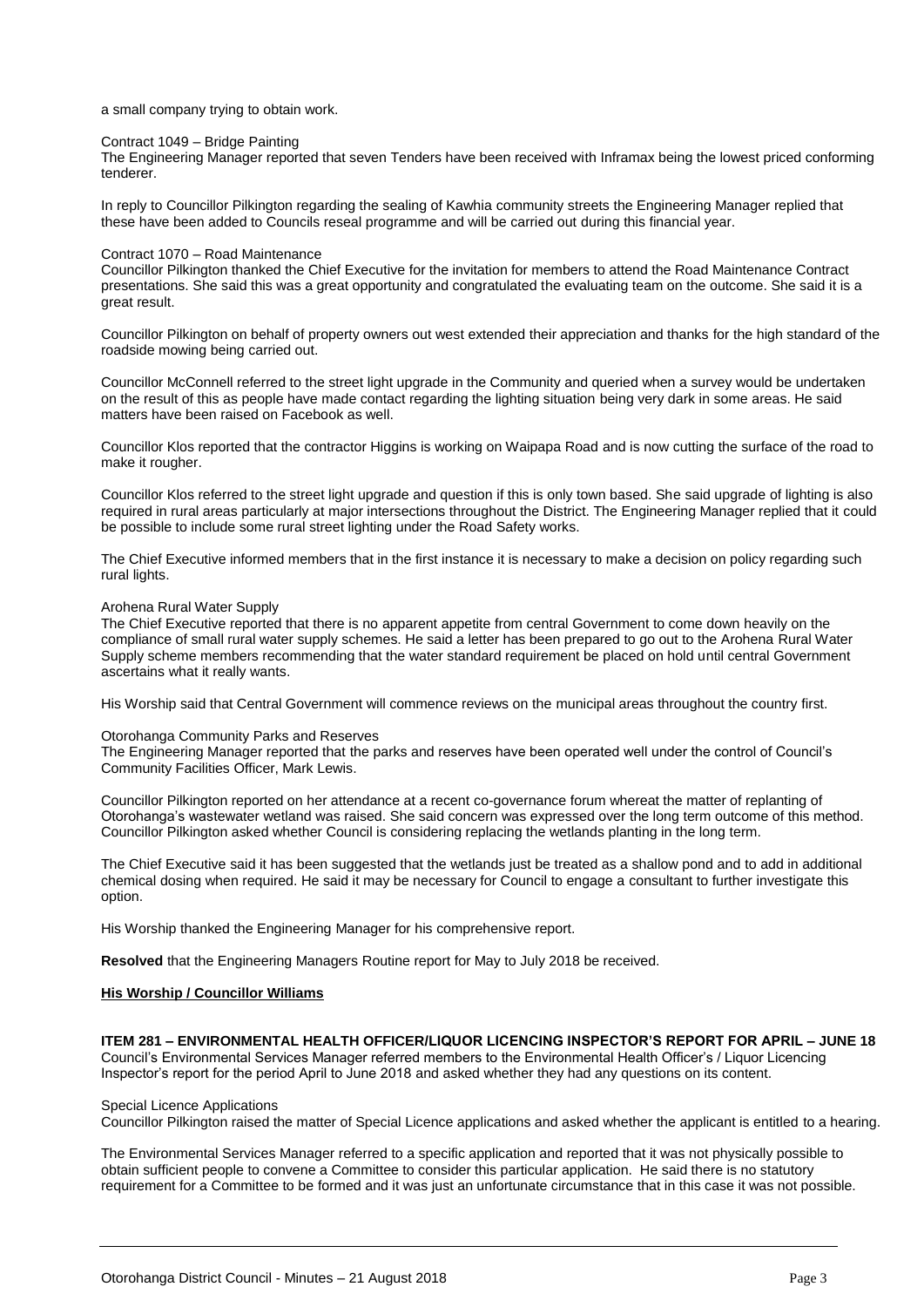Councillor Johnson expressed the opinion that a Hearing only occurs should someone opposes the application.

Councillor McConnell felt that there must be some provision within the Act for a hearing to be held on another day.

The Environmental Services Manager replied that the Act is quite specific; a Committee must have a Chair and three Committee members in attendance.

Councillor Pilkington advised that it is very important that the applicant is aware of the timeframe required.

The Environmental Services Manager informed members that steps have been taken to avoid the same situation happening again.

**Resolved** that the Environmental Health Officer / Liquor Licencing Inspector's report for the period April to June 2018 be received.

#### **Councillor Phillips / Councillor McConnell**

#### **ITEM 282 – CIVIL DEFENCE AND EMERGENCY MANAGEMENT REPORT FOR APRIL – JUNE 2018**

The Environmental Services Manager referred members to the Civil Defence and Emergency Management report for April – June 2018.

His Worship informed members that Mr. Lee Hazelwood has resigned from his Civil Defence position to take up a position as an Air New Zealand emergency response person.

Councillor Klos reported that rural areas have been told that they are on their own in regards to Civil Defence emergencies and that over the past forty years no plans have been put in place for these areas.

Councillor Klos said that with the change of School Principals no one would have any idea of the Civil Defence plans and what they should do in an emergency situation.

Councillor Klos was advised that with the appointment of David Simes (Emergency Management – Operations Manager for the Western Waikato CDEM Area) these concerns should be rectified.

**Resolved** that the information contained in the report of Andrew Loe, Local Civil Defence Controller and David Simes, Emergency Management Operations Manager be received.

#### **Councillor Phillips / Councillor Pilkington**

#### **LATE ITEM DISTRICT LIBRARIANS REPORT**

The Corporate Services Manager presented the District Librarian's Report dated 21 August 2018.

His Worship expressed the opinion that should staff go back approximately ten years, members would be shocked to see the decline in physical visits to the Library.

The Corporate Services Manager replied that the Libraries E-Resource is a real growth area within the Library.

He said there is potential to open up the E-Resource which will bring in more material.

Councillor Klos raised the matter of some Libraries having a dog in attendance.

She was informed that dogs were not allowed in the Otorohanga Library other than assistance animals.

**Resolved** that the District Librarian's Report dated 21 August 2018 be received.

#### **Councillor Johnson / Councillor Phillips**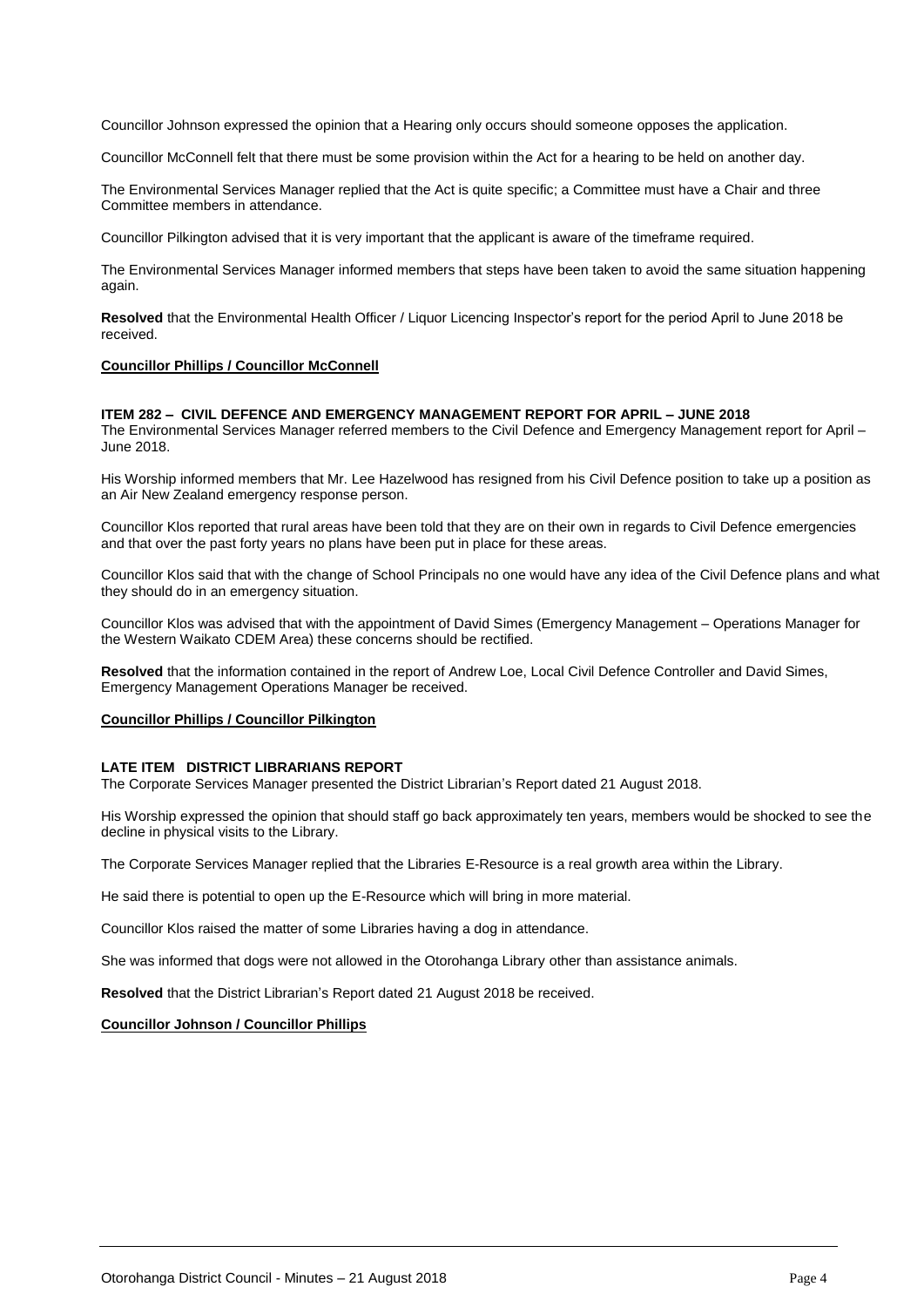#### **LATE ITEM APPOINTMENTS TO OTOROHANGA DISTRICT AND COMMUNITY CHARITABLE TRUST**

The Chief Executive summarised a report informing members that there is considered a need to clarify some arrangements in respect of the Otorohanga District and Community Charitable Trust.

#### **Resolved** that:

- 1. For the avoidance of doubt, the following Trustees are appointed to the Otorohanga District and Community Charitable Trust: **Arnold Van Straalen, Bronwyn Tubman, Kim Ingham, Roy Johnson, Bob Strawbridge, Deb Wilshier, Andrea Pye**
- 2. For the avoidance of doubt, none of the presently appointed Trustees, or future Trustees of the Otorohanga District and Community Charitable Trust shall act as formal representatives of Otorohanga District Council. If elected members of Council are appointed as Trustees of the Trust they shall be so appointed in the capacity of individuals, not as representatives of Council.

#### **His Worship / Councillor Klos**

#### **ITEM 284 – MATTERS REFERRED – 24 JULY 2018**

The Governance Supervisor took members through Matters Referred.

Waikeria Prison Extension Project

The Environmental Services Manager reported that he has not progressed the matter to arrange for Mr. Robert Quigly to speak to Council

#### Dog Registration Tags and Discs

The Environmental Services Manager reported that the discs are twice as expensive as the tags.

Councillor Pilkington suggested an indication could be obtained from other Councils as to what is the best option for dog owners.

The Environmental Services Manager advised that any extra costs incurred would need to be spread over the dog owners. He said the estimated additional cost would be approximately \$300.

Councillor McConnell reported that many people are not aware of the availability of discs and if they were they would be quite happy to pay the extra cost. He said this is particularly the case with the owners of smaller dogs.

The Chief Executive said that the difference in cost was small, and suggested that dog owners should be given the choice between a disc or a tag at no extra cost.

#### Extreme Zero Waste Facility – Raglan

The Land Management Officer informed members that two staff members have visited the site last Friday and were really impressed with the workings of the facility. It was agreed that Council's Community Facilities Officer organise for Council and Community Board Members to visit the site within the next couple of months.

#### **GENERAL**

#### **Council Rates**

Councillor Phillips reported that he has received feedback from property owners really pleased with the cost of Council's rates within the Otorohanga District.

#### **Waipa River Catchment Committee**

Councillor Phillips reported on his attendance at a recent Waipa River Catchment Committee meeting which he found to be very interesting. He said really good work is being carried out within the catchment areas, particularly to the north of Pirongia. He said good results have been achieved along with input from local farmers.

Councillor Phillips suggested that any work such as removing willows, replanting etc. be commenced in the tributary streams and then worked down to the river. Councillor Phillips advised that the farmers who come on-board then become part of the scheme and accordingly they fix up various problems.

Councillor Phillips referred to the DNA testing of water borne bacteria and suggested an invitation be extended to a Scientist in this field to attend a Council meeting.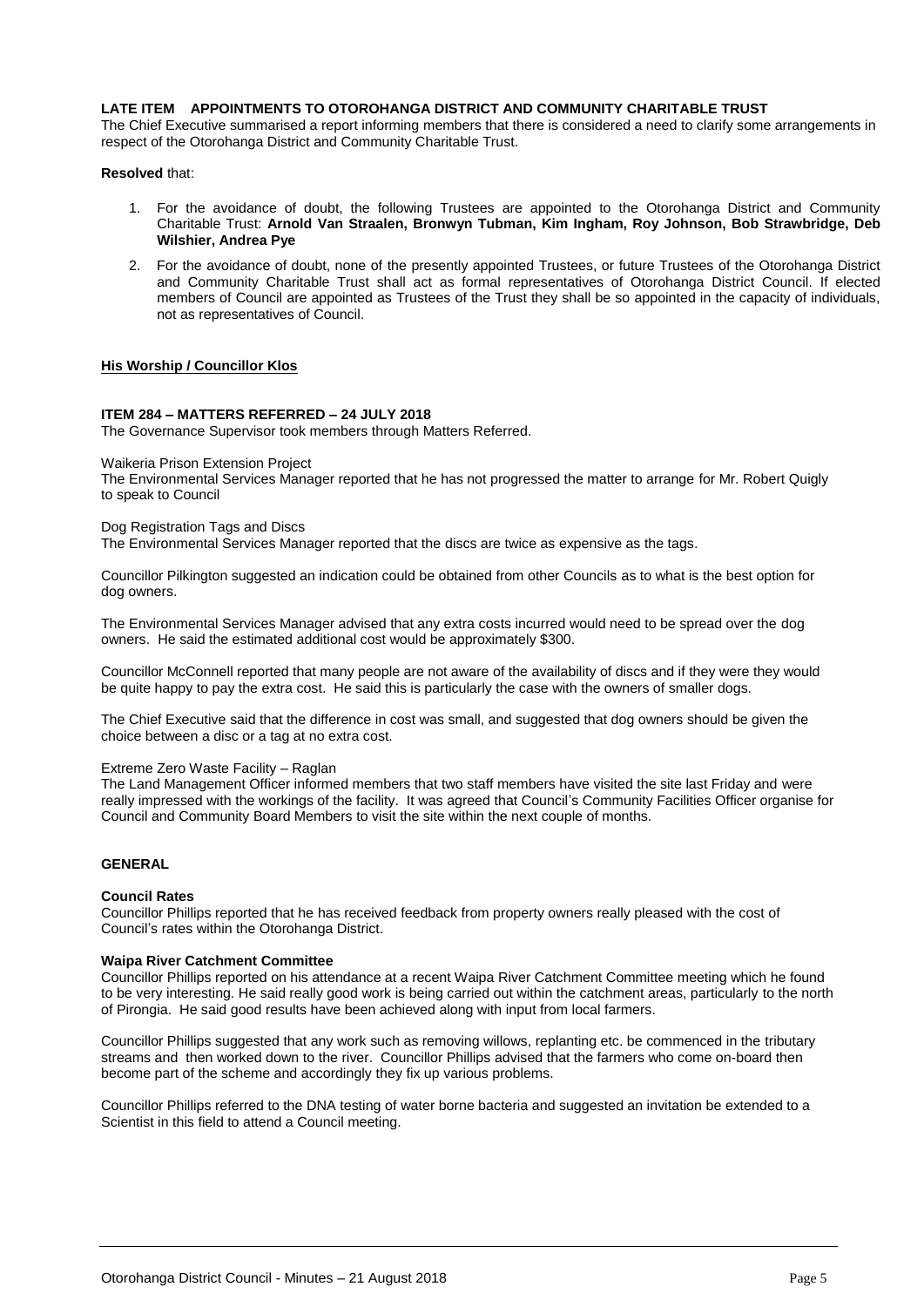#### **Waipa Co Governance Forum**

Councillor Pilkington extended her congratulations to His Worship on his property being identified as an excellent example of riparian planting and fencing.

#### **Otorohanga District Development Board – Networking Breakfast**

Councillor Pilkington thanked all elected members who attended the networking breakfast held last Wednesday. She reported that Councils Chief Executive has offered to do a presentation on this Councils effects based District Plan.

Councillor Klos said she also attended the networking breakfast last Wednesday.

Councillor Johnson also reported that he attended the networking breakfast and found this to be very positive.

Councillor Christison too advised that she attended the networking breakfast.

#### **Project Kiwiana– Jim Barker Memorial Playground**

Councillor Pilkington reported she attended the turning of the sod ceremony at the Project Kiwiana – Jim Barker Memorial Playground. She said she would like to acknowledge the dedication and hard work undertaken by Mrs. M Hurley and the Project Kiwiana Committee members on this project. She also expressed thanks to Waipa Networks, Trust Waikato and the Barker Family.

Councillor Christison reported that she also attended this ceremony.

#### **Audit and Risk Committee**

Councillor Klos reported she attended a meeting last Monday of the Audit and Risk Committee where discussion was held on Asset Management and Policy Development.

#### **Matters Referred**

Councillor Klos said she would like to see the following matters identified on matters referred.

- 1) Consideration of new seal extensions.
- 2) Lighting for rural intersections.

#### **Beattie Home**

Councillor Johnson circulated a concept plan of the proposed dementia unit at Beattie Home. He said the current proposal is to show the public that they are serious about the proposal with possible funding through the provincial growth Fund. He extended an invitation to His Worship and Chief Executive to attend a future meeting of Beattie Home.

He said he would like to see Council on-board with the proposal. Councillor Johnson reported that the issue at the present time is how to fund the capital cost of the unit.

#### **Meeting Adjournment**

Council adjourned the meeting at 11.40am to hear a presentation from Mrs. S Garmonsway (Gallie Miles Lawyers) on the Dog Control Act.

**Resolved** that Council adjourn the meeting and go into a workshop situation.

#### **His Worship / Councillor Phillips**

#### **Luncheon Adjournment**

Council adjourned for Luncheon at 12.50pm and resumed at 1.27pm

#### **Meeting Reconvened**

**Resolved** that the meeting of the Otorohanga District Council be reconvened at 1.27pm

#### **His Worship / Councillor Phillips**

#### **CONTINUATION OF GENERAL BUSINESS**

#### **Civil Defence**

Councillor Williams reported there is considerable work required under the Act and that a special meeting had been held approving the Group Plan. She said as a result of the Christchurch earthquakes, it is necessary for the District to learn how we recover from such an event.

Councillor Williams advised that the joint Civil Defence Committee will bring information back to the relevant Communities.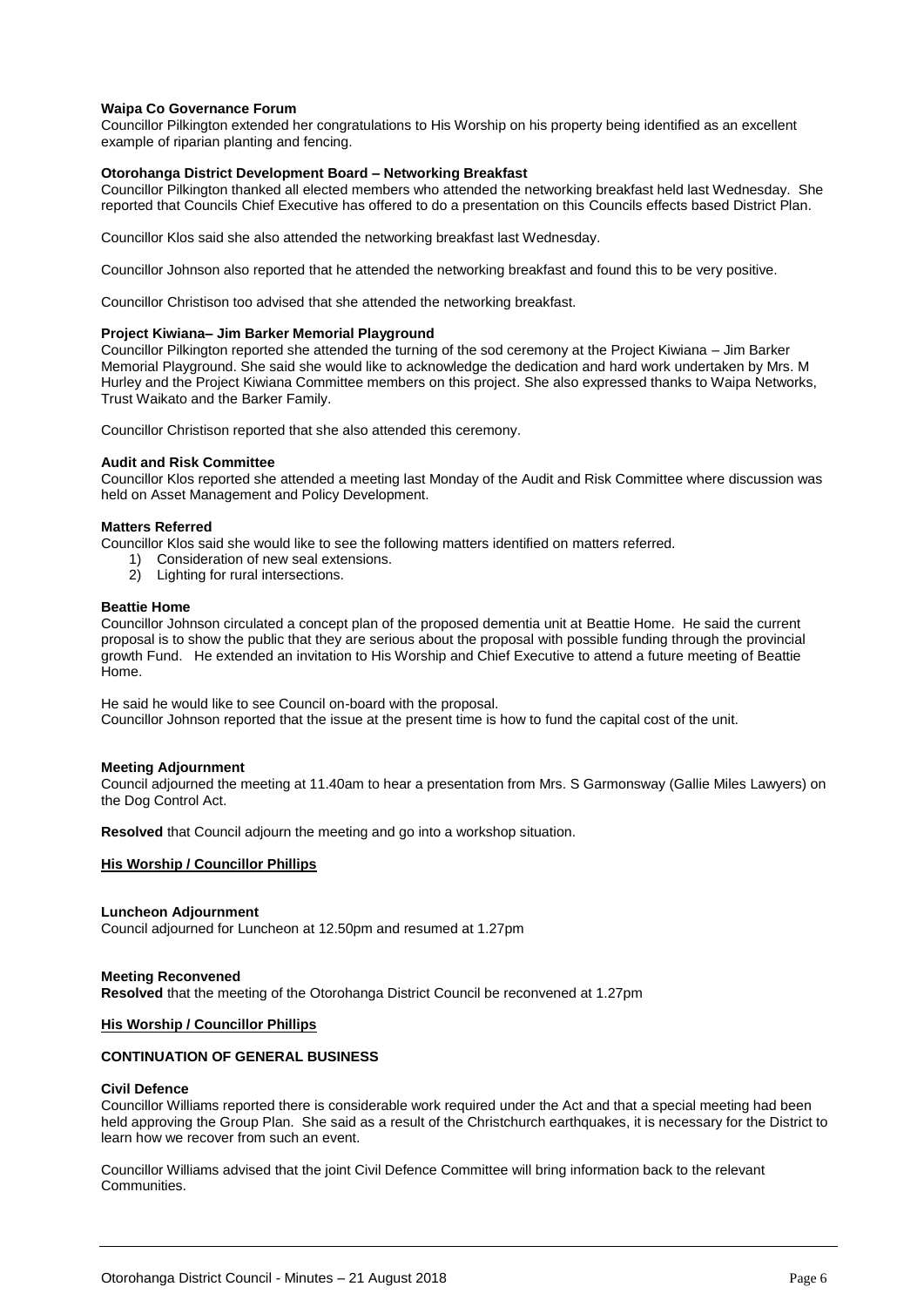#### **Stopbank Walkway**

Councillor McConnell reported that the Otorohanga Community Board held a workshop recently on the proposed stopbank walkway. He said this is now going out for consultation with the key stakeholders.

#### **Kawhia**

Councillor McConnell reported his observance of the area coming into Kawhia where there are Pohutukawa trees and plastic marker poles. He said he assumed this is creating a space for people to walk along the side of the road.

Councillor McConnell was advised that a proposed boardwalk for this area had been turned down by the Kawhia Community Board.

Councillor Pilkington expressed the opinion that the Kawhia Community may buy into the project if there is no ratepayer money required.

#### **Council Boardroom**

Councillor McConnell said he did not agree with the current seating arrangements in the Boardroom and expressed the opinion that members and staff need to be closer to each other.

#### **Community Breakfast**

Councillor McConnell reported that he will be hosting an Otorohanga Community Board breakfast sometime in the near future.

#### **Driver Training Programme**

The Engineering Manager reported on a request to roll over the Driver Training Programme and for this to be extended to include learner and full licences. He said this programme is fully subsidised at an estimated cost of \$71,500.

His Worship advised that Council's road safety budget has been extended to include this programme.

Members were informed that the Drivers Licence Training Programme is working out of Otorohanga.

Council agreed to support the continuation of this programme.

#### **Waikato Region – Cycle Trails**

Councils Land Management Officer informed members that the business case summary has been finalised. She reported on the River Trail extending to Waipapa and advised that this had to be halted as a Resource Consent was required. She advised that a planner is now finalising the matter.

#### **River Trails Trust – Request for Assistance**

The Land Management officer advised that a request has been received from the River Trails Trust seeking \$1000 towards the cost of a Resource Consent application in respect of the new bridge over the river at Waipapa.

The Chief Executive advised that there is an amount of \$10,000 under sundry grants within the Democratic Process should members wish for part of this to be utilised.

#### **SWEAP**

The Land Management Officer updated members in regards to SWEAP including results from the workshop findings.

#### **Creative Communities Scheme**

The Governance Supervisor reported that the assessment committee for the Creative Communities Scheme is seeking new members from the Community and Iwi.

He reported that applications for members were called last week through an advertisement in the Waitomo News however, to date no response has been received.

The Governance Supervisor asked members that should they be aware of any persons interested and suitable to be part of the Committee to let him know.

#### **Mayoral Forum**

His Worship reported on his attendance at a recent Mayoral Forum where the following items were raised:

- Waikato Plan Hamilton City Council not overly committed to concept.
- Development of Regional Housing stock profile.
- Understanding better medical health.
- Youth employment.

#### **National Waterscape**

His Worship reported on the National Waterscape update including the water collaboration proposal. He said Council will not be part of this, it will at this point only observe.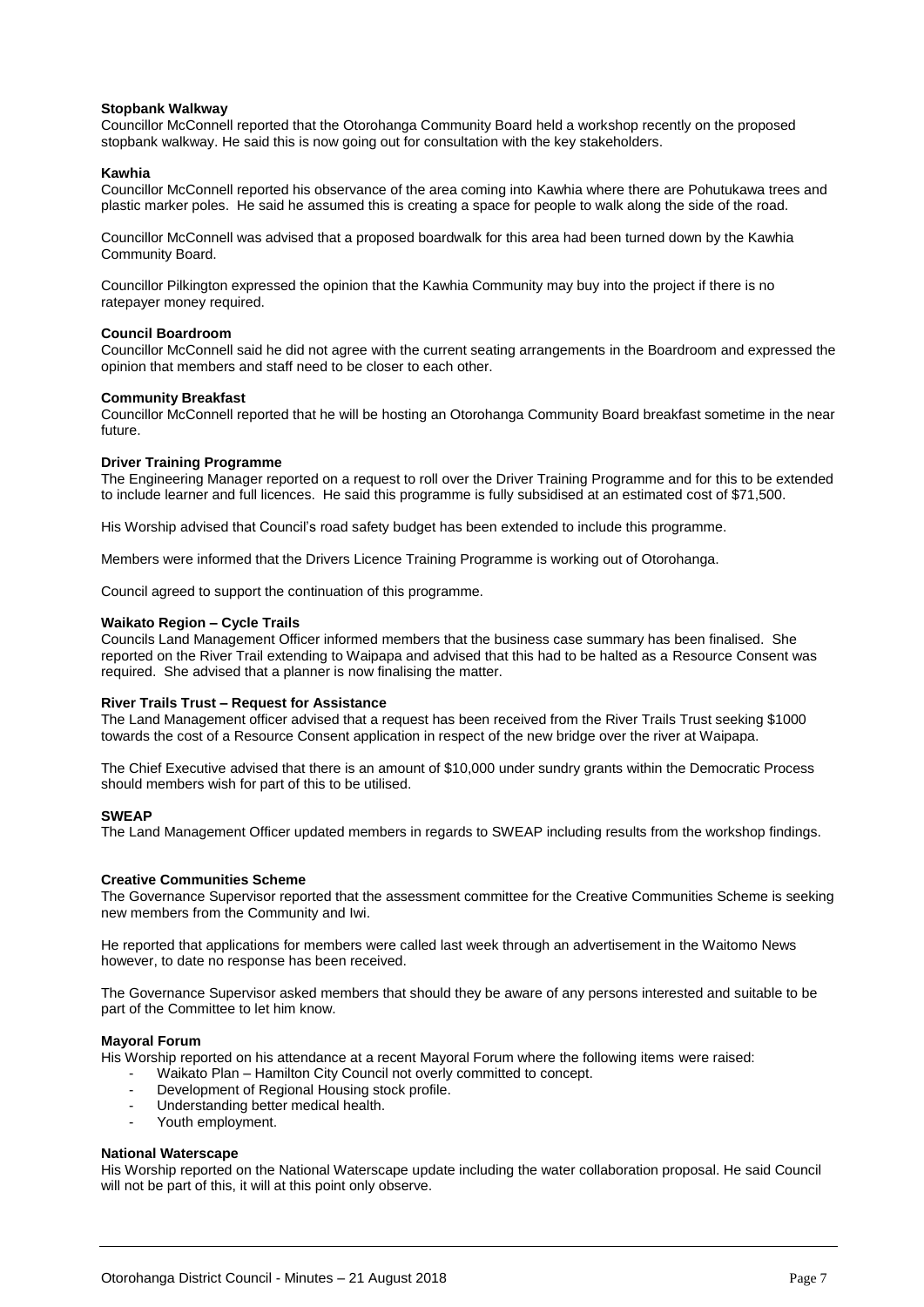#### **Harvest Centre – Trust Power**

His Worship thanked Trust Power for the donation of a vehicle for the Thrive Youth Mentorship programme. He said this will provide huge benefits to the Community.

#### **Regional Plan**

The Chief Executive reported that Council is participating in a joint further submission on the variation to the Regional Plan.

#### **Chief Executive's Resignation**

Councillor Pilkington said she would like to acknowledge the Chief Executive's resignation from Council and to take the opportunity to thank him for all that he has contributed to the affairs and operation of Council.

#### **Adjournment**

Resolved that the meeting be adjourned at 2pm to hold a Citizenship Ceremony

#### **His Worship / Councillor Pilkington**

#### **Meeting Reconvened**

**Resolved** that the meeting of the Otorohanga District Council be reconvened at 2.40pm

#### **His Worship / Councillor Phillips**